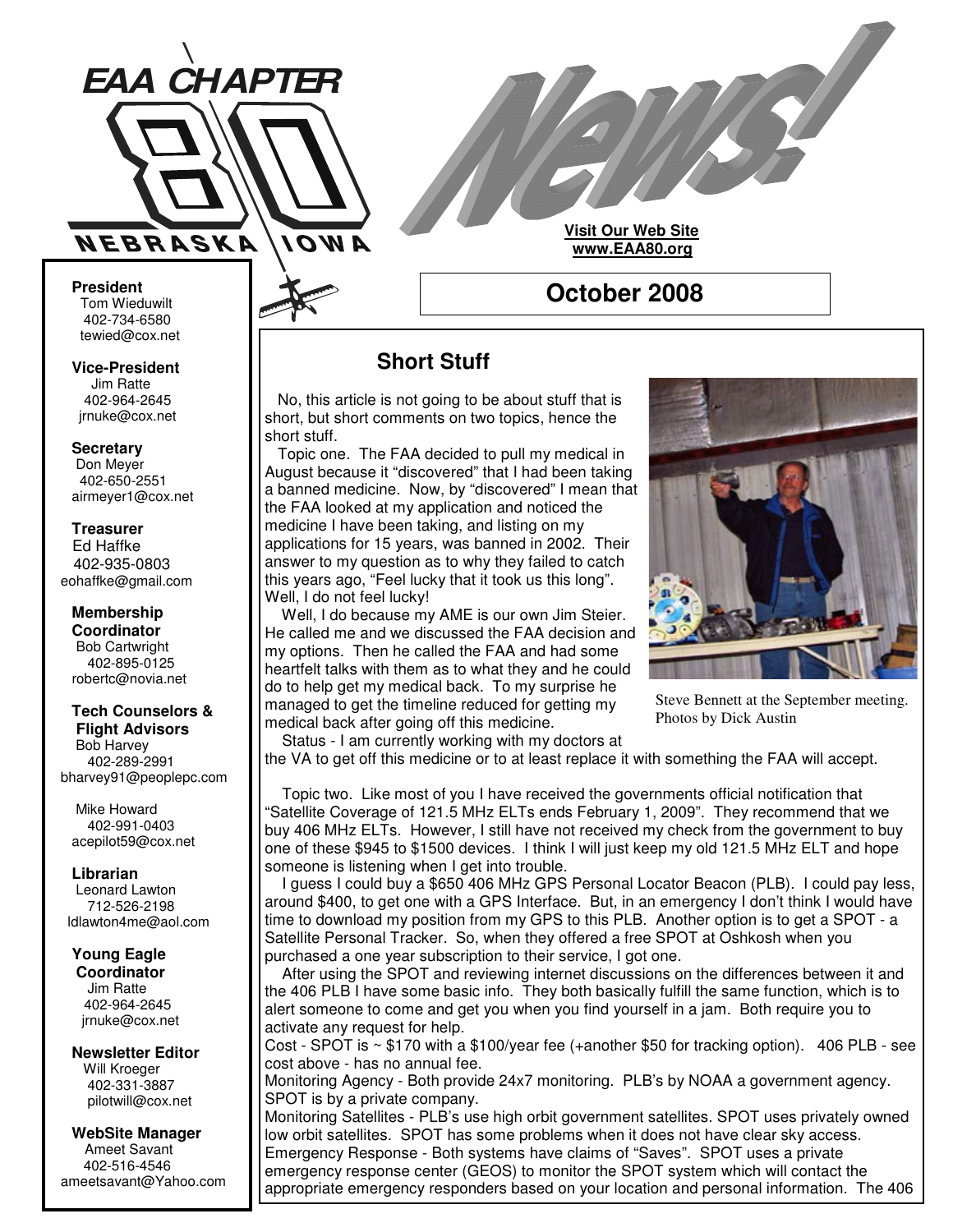PLBs use the national COSPAS-SARSAT satellite notification system.

Additional Features - PLB none. SPOT has two additional buttons to allow you to send one of two prewritten text messages to 10 cell phones and/or email accounts. One is to summon non-emergency help, the other is to check in. There is also a tracking function which logs your position every 10 minutes and stores it to your SPOT account. I will have my SPOT at the next meeting if you have questions.

Will Kroeger

## $\bigcup$ ctober Meeting Time & Location.

This month's meeting is on Monday **October 13th at 6:30 PM** at the Iowa Western Hangar at Council Bluffs Airport. It is located at. There will be pizza, so please RSVP to a Chapter officer so we can get a good idea of the number of pizzas to order.

Also, we are starting to take orders for the December program. See comments below.

**Chapter Logo Apparel**: Jim Ratte will have sample hats, tshirts and polo shirts with the Chapter 80 Logo. He will be taking orders which allows you to place special orders to include size, color and texture (cotton or 50/50 blend). In addition, he will be stocking up on hats and t-shirts for future sales. He will also be taking orders for coffee mugs. You can place your order by email if you can't make the meeting or if you can't wait.

# ctober Program.

Gene Jedlicki, an instructor at Iowa Western community college. Topic: Iowa Western Aircraft Maintenance Program. The program will be at Iowa Western community college next to the **Council Bluffs airport at 6:30** pm with Pizza. \$6/ person to cover cost.

**Nov 10:** Scott E. Tarry, PhD Professor & Director, Aviation Institute Director, NASA Nebraska Space Grant and EPSCoR, Topic: UNO Aviation Program introduction. The program will be at the new UNO aviation facility at 6001 Dodge Street Allwine Hall 422 Omaha, NE.

**Mark you calendars for our Chapter Christmas Party** on 8 Dec, in place of our regular monthly meeting. The event will be held at Anthony's Steak House on 72<sup>nd</sup> beginning with a cash bar at 6:30pm, dinner 7-8, dessert and program 8-9 (or so). Cost for tickets will be \$30 per ticket; the intent is not to draw funds from the Chapter account for this event. Menu will be his or hers Top Sirloins, Fish (Walleye), or Chicken. I could use volunteers to help with:

Ticket sales and name tags

Raffle prizes…entry free with ticket price

- Desert Honcho (multiple birthday cakes for the group vice buying desert)
- Table/Hall decorations and flowers for the ladies (basics already provided by Anthony's)
- Need a Dec program…did I mention that I need a Dec program?

I volunteer TW for the music (he will play live, we will

have a couple of sing-alongs led by TW, and the gaps will be covered by professionals on CD). He of course will MC the event and say all sorts of good end-of-year things and hand out really expensive awards. (AV/PA stuff provided by Anthony's)

Jim will start taking reservations and cash at the October meeting.

**Young Eagles.** Thanks to the high winds and overcast skies at Plattsmouth on the 14th we decided it was better to eat breakfast, then go home and do chores. **Our next event is at 0900 on October 11th at Millard and we expect ~ 50 kids. Please call Jim Ratte if you can help.**

| EVENTS: (B) - Breakfast / (L) - Lunch<br>Chapter 1055 (B) (0800-1000)<br>York, NE<br>1st Sat<br>3rd Sat<br>Chapter 569 (B) (0800-1000)<br>Crete, NE                                                                                                                                                                                                                                                                               |
|-----------------------------------------------------------------------------------------------------------------------------------------------------------------------------------------------------------------------------------------------------------------------------------------------------------------------------------------------------------------------------------------------------------------------------------|
| ECECECECEC<br>Eg Eg Eg<br>FLY-IN AND MOTORCYCLE RALLY<br>October 11 @ Seward Airport (SWT)<br>11:00 am - 3:00 pm<br>Smoked BBQ lunch cooked on site - \$4 to \$8 PIC eats<br>1/2 off. More info: Seward Airport 402-643-2125.<br>$\frac{1}{2}$<br>$\frac{1}{2}$                                                                                                                                                                   |
| 18 Oct<br>$Fly-in(B)$<br>Lee's Summit, MO<br>$Fly-in(B)$<br>Newton, KS<br>18 Oct<br>18 Oct Fly-in (B) pancakes<br>Hutchinson, KS<br>28-31 Jan<br>NE Aviation Symposium & Maintenance Seminar<br>http://avmechseminar.org<br>Kearney, NE                                                                                                                                                                                           |
| Poker Run and Chili Feed at the Wahoo Hangar. There were<br>20 card players flying in 11 airplanes. Ken Bahr & Dick Austin<br>where the first plane out of Wahoo in a Cessna 172 in order to<br>place the cards in Fremont, Scribner, Columbus and David City.<br>The winner's were:<br>First place - Dorothy Brandt \$90.00<br>Second place - Jim Ratte \$45.00<br>Third place - Ron Wood \$20.00<br>The other contestants were: |
| Dale McClure & Carolyn Mason in a Glastar<br>Scott Laughlin & his daughter in Zenith 601XL<br>Don Meyer & guest co-pilot in a Decathlon<br>Rick Nordgarden in a Citabria<br>Pat & Dorothy Brandt in a RV-10<br>Bill & Susan Stromenger in a Arrow PA28-200<br>Jim Ratte & guests in a Archer II<br>lim Rush & Jerry Mason in a Cherokee PA -28 180.                                                                               |

Jim Rush & Jerry Mason in a Cherokee Steve Ousley in a Glastar

Ronye Mckay Jane and Ron Wood in a Cardinal 180 About 49 members and guests attended. TW says he feels that everyone who attended was a winner and all enjoyed the great weather, Chili and desserts. He passes along a special thanks to all of the members who brought food and those who helped setup and take down.

**EAA Comments on the FAA 51% Rule**. For those of you who get this newsletter by email I have attached the 14 page EAA response to the FAA on their proposed rule on the "Percentage of Fabrication and Assembly That Must be Completed by an Amateur Builder …" The document can be found at http://www.eaa.org/news/2008/080930\_final\_comments.pdf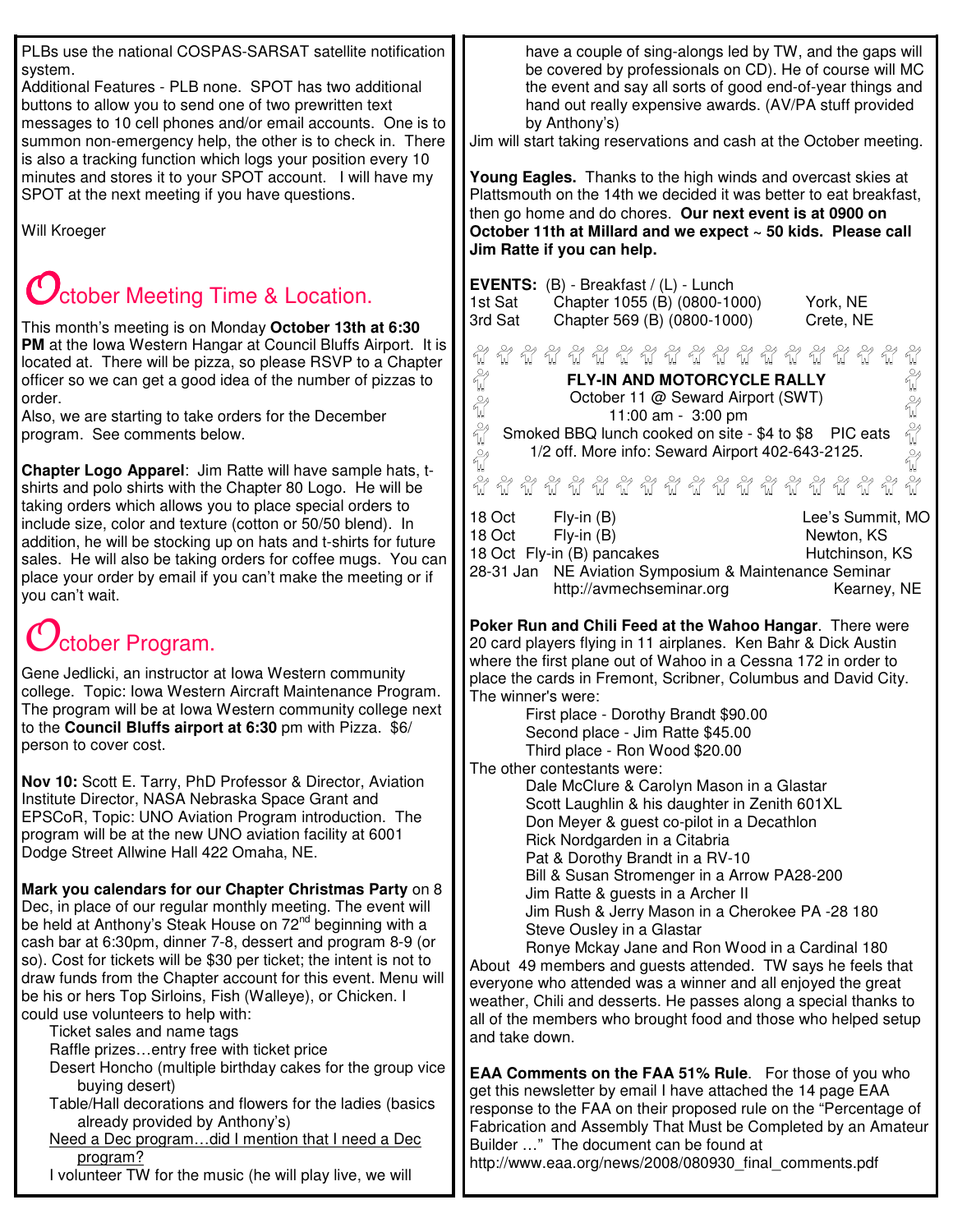#### *EAA Chapter 80* September 8, 2008 *Official Meeting Minutes*

The meeting was called to order by President Tom Wieduwilt at 7:00 at Hanger One, Omaha, NE.

- Tom Wieduwilt, President
- · Jim Ratte, Vice President,
- · Don Meyer, Secretary
- Jan Daniels, Treasurer
- Guest: Scott French, Rob O'Neil, Lawrence Stewart

#### **Treasurers Report**:

- · Expenses \$52.13, Income \$2,099.36, Checking balance \$2,562.81, Money Market Account balance \$4,609.12. CD balance \$2,906.48. Total Cash Assets as of \$10,078.41.
- 2009 EEA calendars are available for ordering.

#### **Meeting Minutes**:

· A motion was made and passed to accept the previous month's minutes.

#### **Young Eagles:**

- · 2008 dates are in newsletter and on website.
- Next chapter event is Sept. 14 at Plattsmouth
- Freemont Sept.13, Civil Air Patrol YE event.
- October 11 at MLE
- · Jim provided numerous samples of apparel that are available for ordering by members.
- · Christmas Party will be December 8, 2008 at Anthony's Steak House, \$30.00 per person.

#### **Builder's Reports**:

- · Doug Humble reported on progress on his Thatcher CX.
- · Tom Mann received his private pilot license.
- TW purchased prefab fuel lines and wiring for his RV6.

#### **Tech Counselor / Flight Advisor:**

· None

#### **Fly-Out Report:**

- AHQ breakfast held on August 31. 24 in attendance.
- Poker run scheduled for September 21 departing from AHQ
- **Old Business**

#### · **None**

#### **New Business:**

- October meeting will be at Iowa Western Community College in Council Bluffs, IA. Program will be on engine maintenance and will start at 6:30 with pizza provided. Please let TW know if you plan to attend so we can get an accurate count for pizza.
- · Accepting nominations for chapter officers and Ed Haffke accepted position of treasurer. Thank you to Jan Daniels for her taking over the duties last year.
- · John Breese discussed new 51% rule the FAA is proposing. It will have a negative impact on builders and will require 20% fabrication and it will be more difficult to get aircraft approved. Does Not Improve Safety!
- Raffle won by quest Scott French and he donated winnings back to chapter. Thank You!
- Discussed raising chapter dues to \$25.00 per year. Dues have not been raised for many years.

#### **Librarian Report:**

#### · None

#### **Tool Report:**

- · Trailer: AHQ
- Scales: Ron Wood
- Jacks: TW
- Brake Bleeding Set: Ron Wood
- Grills: AHQ

#### **Web Site:**

· www.eaa80.org

#### **Program:**

· VW Engines for Sport Aircraft as used in Experimental and Light Sport Aircraft. Presented by Steve Bennett, President of Great Plains Aircraft Supply Co., Inc.

Meeting adjourned.

#### Don Meyer

**Secretary** 

Time to order your **EAA 2009 Calendar**. Contact Jan Daniels at the Oct meeting or call or email her. If emailing put "EAA Calendars" in the subject line.

Welcome to our new Treasurer - Ed Haffke. Please contact Ed for any Chapter money matters, like hangar rent.